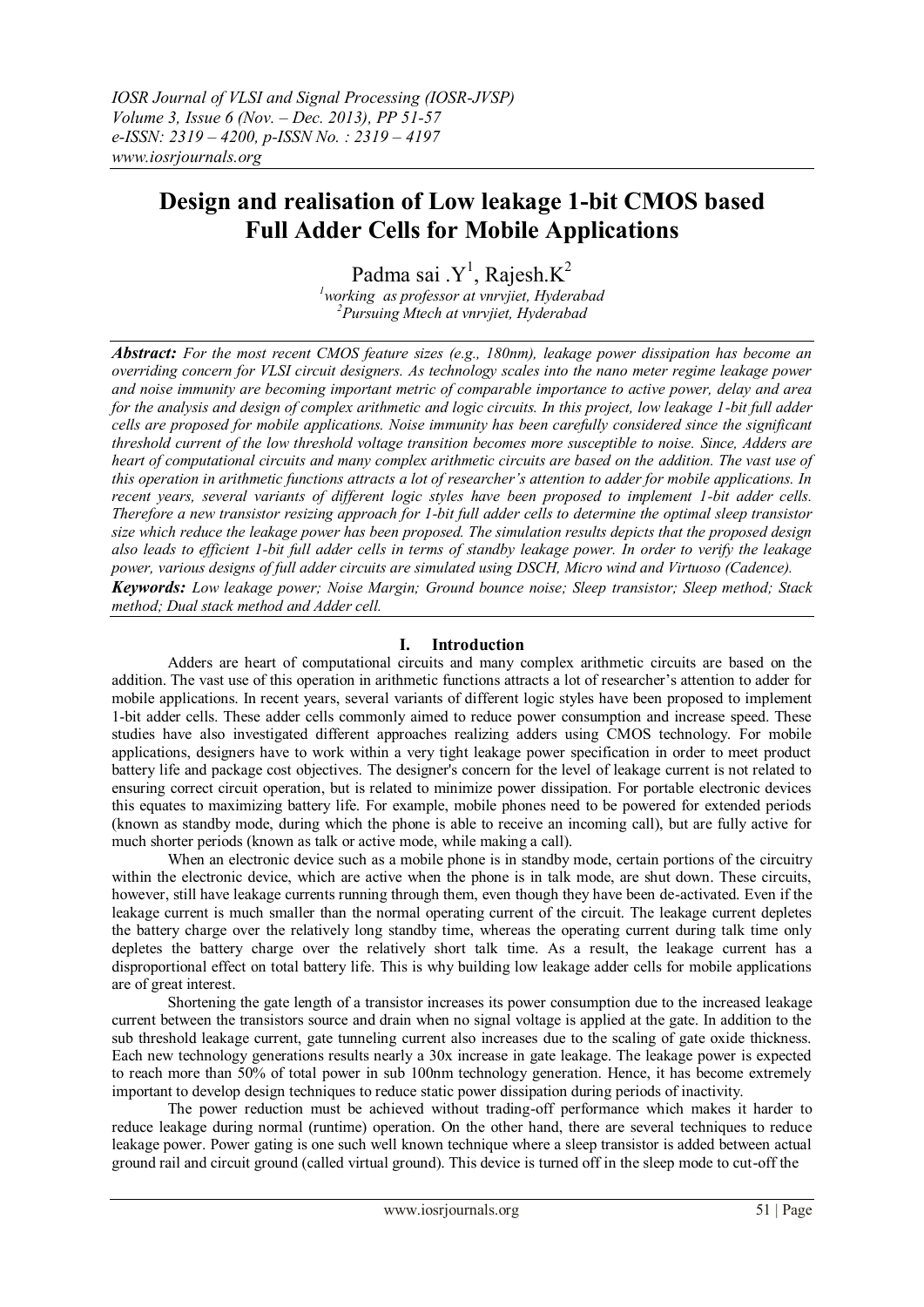leakage path. It has been shown that this technique provides a substantial reduction in leakage at a minimal impact on performance and further peak of ground bounce noise is possible with proposed novel technique with improved staggered phase damping technique.

In order to achieve high density and high performance, CMOS technology feature size and threshold voltage have been scaling down for decades. Because of this technology trend, transistor leakage power has increased exponentially. As the feature size becomes smaller, shorter channel lengths result in increased subthreshold leakage current through a transistor when it is off. Low threshold voltage also results in increased subthreshold leakage current because transistors cannot be turned off completely. For these reasons, static power consumption, i.e., leakage power dissipation, has become a significant portion of total power consumption for current and future silicon technologies.

There are several VLSI techniques to reduce leakage power. Each technique provides an efficient way to reduce leakage power, but disadvantages of each technique limit the application of each technique. We propose a new approach, thus providing a new choice to low-leakage power VLSI designers. Previous techniques are summarized and compared with our new approach presented in this project.

The advent of a mobile computing era has become a major motivation for low power design because the operation time of a mobile device is heavily restricted by its battery life. The growing complexity of mobile devices, such as a cell phone with a digital camera or a personal digital assistant (PDA) with global positioning system (GPS), makes the power problem more challenging. Dynamic power consumption was previously a major concern for chip designers since dynamic power accounted for 99% or more of the total chip power. However, as the feature size shrinks, static power, which consists mainly of subthreshold and gate-oxide leakage power, has become a great challenge for current and future technologies. The main reason is that leakage current increases exponentially as the feature size shrinks. Based on the International Technology Roadmap for Semiconductors (ITRS), Kim et al. report that subthreshold leakage power dissipation of a chip will exceed dynamic power dissipation at the 65nm feature size [1][2]. Techniques for leakage power reduction can be grouped in two categories: state-preserving techniques where circuit state (present value) is retained and statedestructive techniques where the current boolean output value of the circuitmight be lost [1]. A state-preserving technique has an advantage over a state destructive technique in that with a state-preserving technique the circuitry can resume operation at a point much later in time without having to somehow regenerate state. Our new design technique, which we call the "sleepy stack" technique, retains data during sleep mode while providing reduced leakage power consumption at a cost of slightly increased delay. Furthermore, the sleepy stack approach can be applicable to single- and dual-threshold voltage technologies. The sleepy stack approach delivers a new choice to designers to implement low leakage- power circuits that retain state.

#### **II. Proposed Full Adder Circuits**

Recently, power dissipation has become an important concern and considerable emphasis is placed on understanding the sources of power and approaches to dealing with power dissipation [3].Static logic style gives robustness against noise effects, so automatically provides a reliable operation. Pseudo NMOS and Passtransistor logic can reduce the number of transistors required to implement a given logic function. But those suffer from static power dissipation. Implementing Multiplexers and XOR based circuits are advantageous when we implement by the pass transistor logic [4]. On the other hand, dynamic logic implementation of complex function requires a small silicon area but charge leakage and charge refreshing are required which reduces the frequency of operation. In general, none of the mentioned styles can compete with CMOS style in robustness and stability [4], [13].

Fig. 1 shows the conventional CMOS 28 transistor adder [12]. This is considered as a Base case throughout this paper. All comparisons are done with Base case. The CMOS structure combines PMOS pull up and NMOS pull down networks to produce considered outputs.

Transistor sizes are specified as a ratio of Width/Length (W/L). The sizing of transistors plays a key role in static CMOS style. It is observed in the conventional adder circuit that the transistor ratio of PMOS to NMOS is 2 for an inverter and remaining blocks also followed the same ratios when we considered the remaining blocks as an equivalent inverters. This ratio does not give best results with respect to noise margin and standby leakage power when it is simulated in 90nm process. Modified adder circuits with sizing are proposed in Design1 and Design2 targeting the noise margin, and ground bounce noise.

Further, power gating technique is used to reduce the leakage power, where a sleep transistor is connected between actual ground rail and circuit ground. Ground bounce noise is being estimated when the circuits are connected with a sleep transistor. Further, the peak of ground bounce noise is achieved with a proposed novel technique.

Modified sizing are shown in Fig. 2 and Fig. 4 respectively. The smallest transistor considered for 90nm technology has a width of 120nm and a length of 100nm and gives W/L ratio of 1.2. The W/L ratio of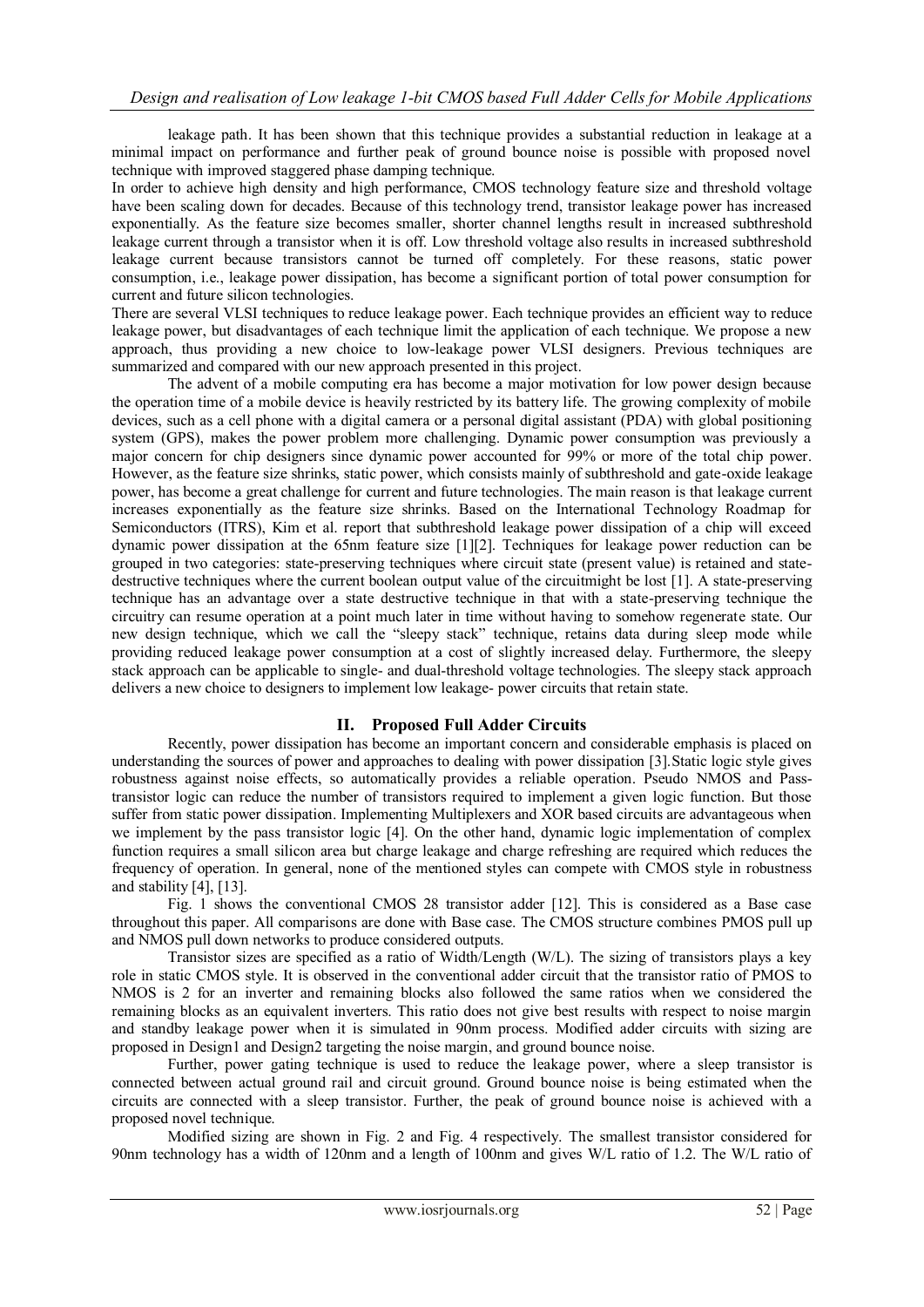NMOS is fixed at 1.2 and W/L of PMOS is 3.8 which is 3.1 times that of NMOS in Design1. The sizing of each block is based on the following assumption.

Modified adder circuit i.e Design2 shown in Fig. 4, the W/L ratio of PMOS is 1.5 times that of W/L ratio of NMOS and each block has been treated as an equivalent inverter. The goal of this design is to reduce the standby leakage power. Further compared to the Base case and Design1 and ground bounce noise produced when a circuit is connected to sleep transistor. However, there will be a slight variation on the noise margin levels and is almost equal to the Base case.



**Figure 1. Conventional CMOS full adder.**



**Figure 2. Proposed full adder (Design1) circuit with sleep transistor**.







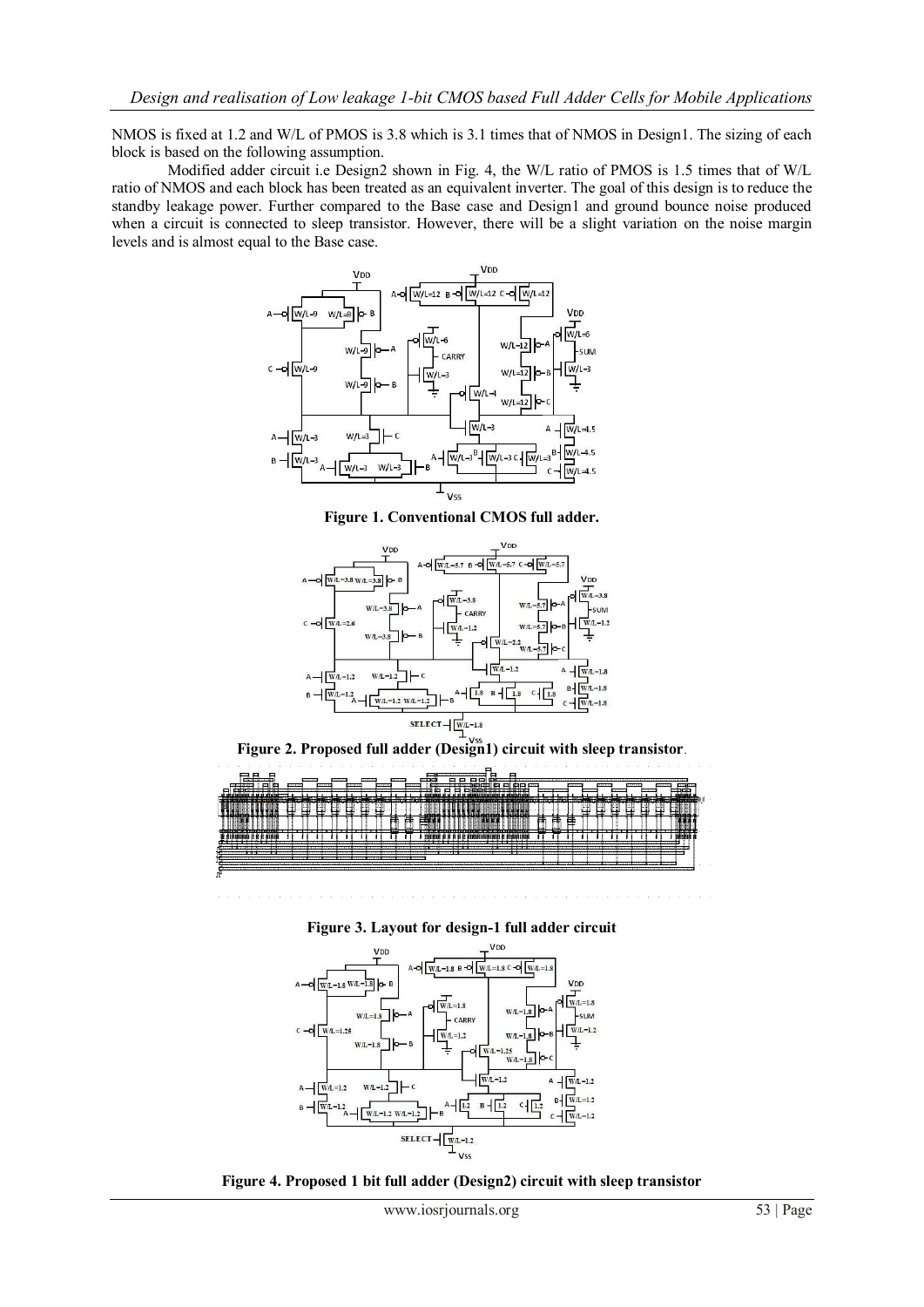

**Figure 5. Layout for design-2 full adder circuit**

#### **III. Sleep Method**

Low power has emerged as a principal theme in today's electronics industry. The need for low power has caused a major paradigm shift where power dissipation has become as important a consideration as performance and area. Two components determine the power consumption in a CMOS circuit: Static power: Includes sub-threshold leakage, drain junction leakage and gate leakage due to tunneling. Among these, subthreshold leakage is the most prominent. Dynamic power: Includes charging and discharging power and short circuit power. When technology feature size scales down, supply voltage and threshold voltage also scale down.

Techniques for leakage power reduction can be grouped into two categories: state-preserving techniques; where circuit state is retained and state-destructive techniques; where the current Boolean output value of the circuit might be lost. A state-preserving technique has an advantage over a state destructive technique in that with a state-preserving technique the circuitry can resume operation at a point much later in time without having to somehow regenerate state.

The most well-known traditional approach is the sleep approach. In the sleep approach, a "sleep" PMOS transistor is placed between Vdd and the pull-up network of a circuit and a "sleep" NMOS transistor is placed between the pull-down network and Gnd (Fig.6). These sleep transistors turn off the circuit by cutting off the power rails. The sleep transistors are turned on when the circuit is active and turned off when the circuit is idle. By cutting off the power source, this technique can reduce leakage power effectively.



**Figure 6. Full Adder circuit using sleep method**

#### **IV. Dual Stack Approach**

In dual stack approach (Fig.7), 2 PMOS in the pulldown network and 2 NMOS in the pull-up network are used. The advantage is that NMOS degrades the high logic level while PMOS degrades the low logic level. Sleep transistors in the sleep approach (Fig.6) are sized such that any sleep transistor between Vdd and a pull-up network takes the size of the largest transistor in the pull-up network, and any sleep transistor between Gnd and a pull-down network takes the size of the largest transistor in the pull-down network. We compare the dual stack approach with Base Case, Design 1, Design 2, Sleep techniques. Thus, we compare five design approaches in terms of leakage power and area.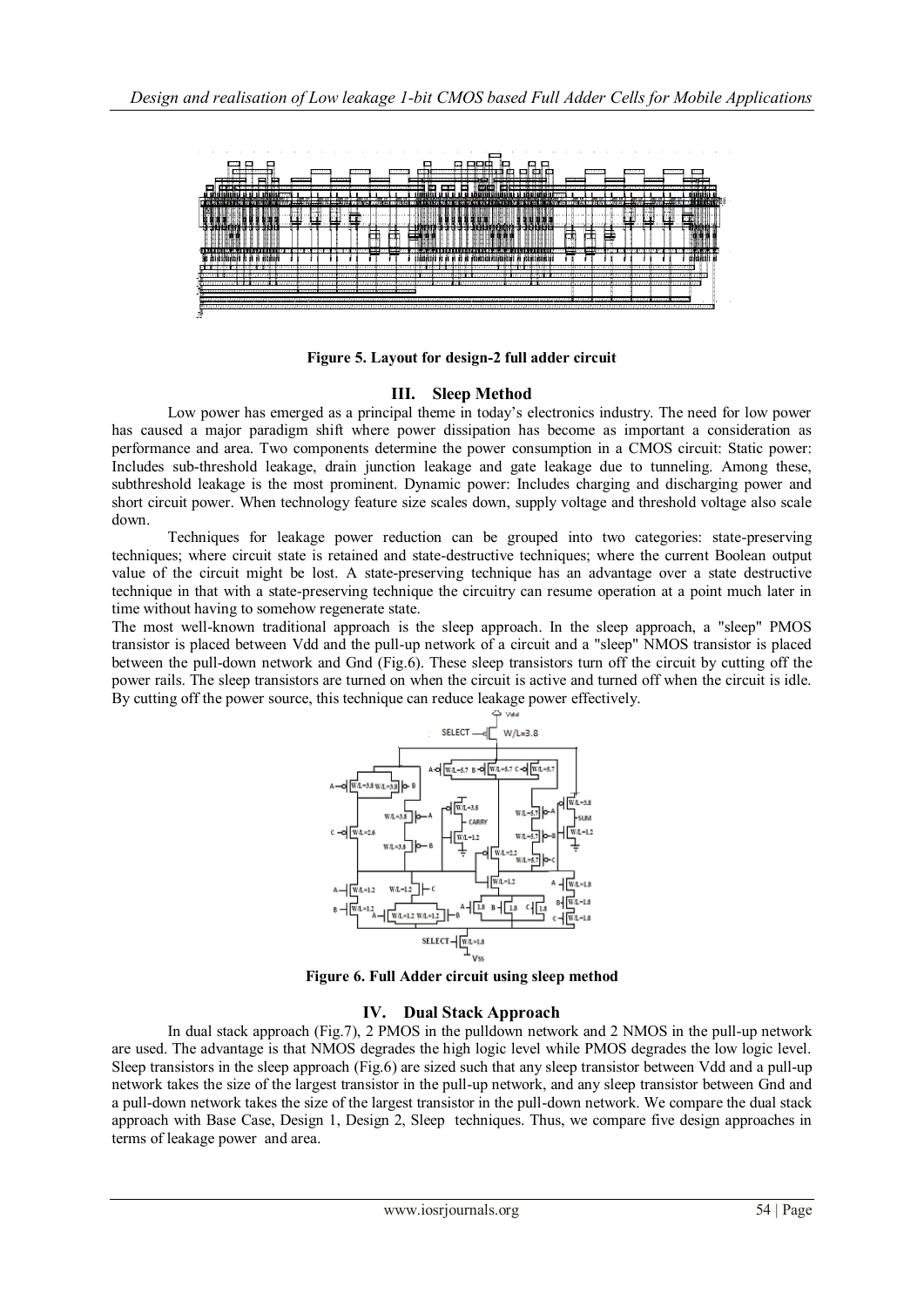



For example, sleep transistors used in the pull-up and pull-down networks of the base case inverter chain have  $W/L=6$  and  $W/L=3$ . Transistors in the stack approach are sized to half of the size of the base case transistors, e.g., transistors used in pull-up and pull-down of the base case inverter chain have W/L=3 and W/L=1.5, respectively. Similarly, transistors, including sleep transistors, in the sleepy stack approach are sized to half of the size of the base case transistors.



**Figure 8. Layout for full adder circuit using sleep method**



**Figure 9. Layout for full adder circuit using dual-stack method**

## **V. Conclusion And Future Work**

In this thesis, low leakage 1 bit full adder cells are proposed for mobile applications with low leakage power. By using the proposed technique leakage power is reduced by 33%( Design1), 46% (Design2) in comparison to the conventional adder cell (Base case). By using the novel techniques of sleep method and dualstack method leakage power is further reduced when compared with the basic circuit, design-1 and design-2 circuits as shown in the below tabular column 1. According to the requirement where area reduction is the key point, sleep method circuit is implemented because in dual stack method since each transistor is replaced by two transistors, the 28T full adder circuit will be converted in to a 56T excluding the sleep transistors and if sleep transistors are also included then it becomes a 58T circuit and if area is not a matter but power reduction is the key point then, in such cases dual-stack method is implemented.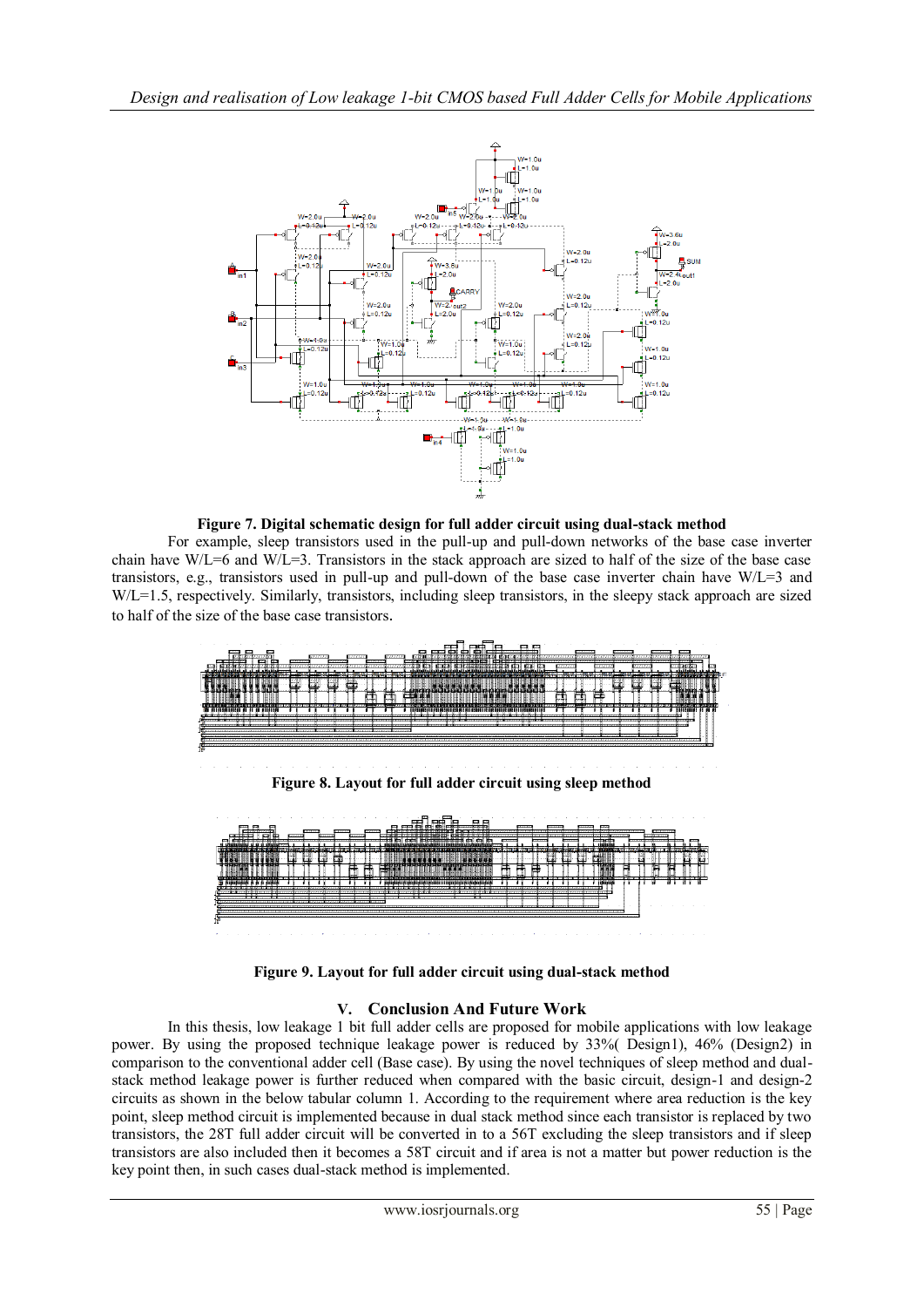| <b>Full Adder circuit</b> | <b>Optimized Power</b> | <b>%Power reduction</b> |
|---------------------------|------------------------|-------------------------|
| Base case                 | 0.594mw                |                         |
| $Design-1$                | 0.200mw                | 66.33%                  |
| $Design-2$                | 93.377uw               | 82.21%                  |
| Sleep method              | 74.601uw               | 87.34%                  |
| Dual stack method         | 58.733uw               | 90.11%                  |

**Table-1: Performance characteristics of simulated full adder circuits**.

In this thesis, we have presented different ways to reduce the leakage power of one-bit full adder circuits. The same full adder circuit designs i.e., sleep method and Dual stack designs with little modifications as discussed below can be used to reduce the ground bounce noise and further may also reduce the leakage power.

During last one decade various alternatives and improvements of conventional power gating has been proposed to reduce the ground bounce noise during mode transition. In staggered Phase Damping technique [15] during standby-to-active power mode transition, staggered-phase damping delays the activation time of one of the two sleep transistors relative to the activation time of the other one by a time that is equal to half the resonant oscillation period. As a result, noise cancellation occurs once the second sleep transistor turns on due to phase shift between the noise induced by the second sleep transistor hence reduction in settling time. But it is not very effective in reducing the peak noise due to the initial spike. And in another scheme [17], there will be a two stage procedure. In first stage sleep transistor working as diode by turn on the control transistor which is connected across the drain and gate of the sleep transistor. Due to this, drain to source current of the sleep transistor drops in a quadratic manner. This reduces the voltage fluctuation on the ground and power net and it also reduces the circuit wakeup time. In second stage control transistor is off so that sleep transistor works normally. This method is not effective to suppress the overall fluctuations in the ground bounce noise. Therefore, the technique must be adopted to reduce both peak of ground bounce noise and reducing the overall fluctuations in the ground bounce noise. The idea is to combine both the above techniques to further reduce the peak of ground bounce noise and overall power mode transition noise in the proposed technique.



**Figure 10. Proposed novel technique for ground bounce noise reduction.**

Figure10 shows the proposed scheme for peak of ground bounce noise reduction in mode transition. One bit full adders will be taken to apply the proposed technique. One-bit full adder circuit is considered as two cascaded blocks i.e. carry generation block and sum generation block. Separate sleep transistors are added at the bottom of the blocks.

To summarize, since full adder circuits are designed in five different methods, each with its own advantages and disadvantages of power, area, etc,. can be used depending up on the requirement of the designer.

#### **References**

- [1] Radu Zlatanovici, Sean Kao, Borivoje Nikolic, "Energy-Delay of Optimization 64-Bit Carry- Lookahead Adders With a 240ps 90nm CMOS Design Example," IEEE J. Solid State circuits, vol.44, no. 2, pp. 569-583, Feb. 2009.
- [2] K.Navi, O. Kavehei, M. Rouholamini, A. Sahafi, S. Mehrabi, N. Dadkhai, "Low-Power and High-Performance 1-bit CMOS Full Adder Cell," Journal of Computers, Academy Press, vol. 3, no. 2, Feb. 2008.
- [3] Rabaey J. M., A. Chandrakasan, B. Nikolic, Digital Integrated Circuits, A Design Perspective, 2nd Prentice Hall, Englewood Cliffs, NJ, 2002
- [4] Pren R. Zimmermann, W. Fichtner, "Low-power logic styles: CMOS versus pass-transistor logic," IEEE J. Solid- State Circuits, vol. 32, pp. 1079–1090, July 1997.
- [5] S.G.Narendra and A. Chandrakasan, Leakage in Nanometer CMO Technologies. New York: Springer-verlag, 2006.
- [6] K.Bernstein et al., "Design and CAD challenges in sub-90nm CMOS technologies," in Proc. int. conf. comput. Aided Des., 2003, pp.129-136.
- [7] "International Technology Roadmap for Semiconductors," Semiconductor Industry Association, 2005. [Online]. Availabl[e:http://public.itrs.net](http://public.itrs.net/)
- [8] H.Felder and J.Ganger,"Full Chip Analysis of Leakage Power Under Process variations, Including Spatial Correlations, "in proc. DAC, pp.523-528, June2005
- [9] Jun Cheol Park and Vincent J. Mooney" Sleepy Stack Leakage Reduction" IEEE transactions on very large scale integration (vlsi) systems, vol.14, no.1. november 2006.